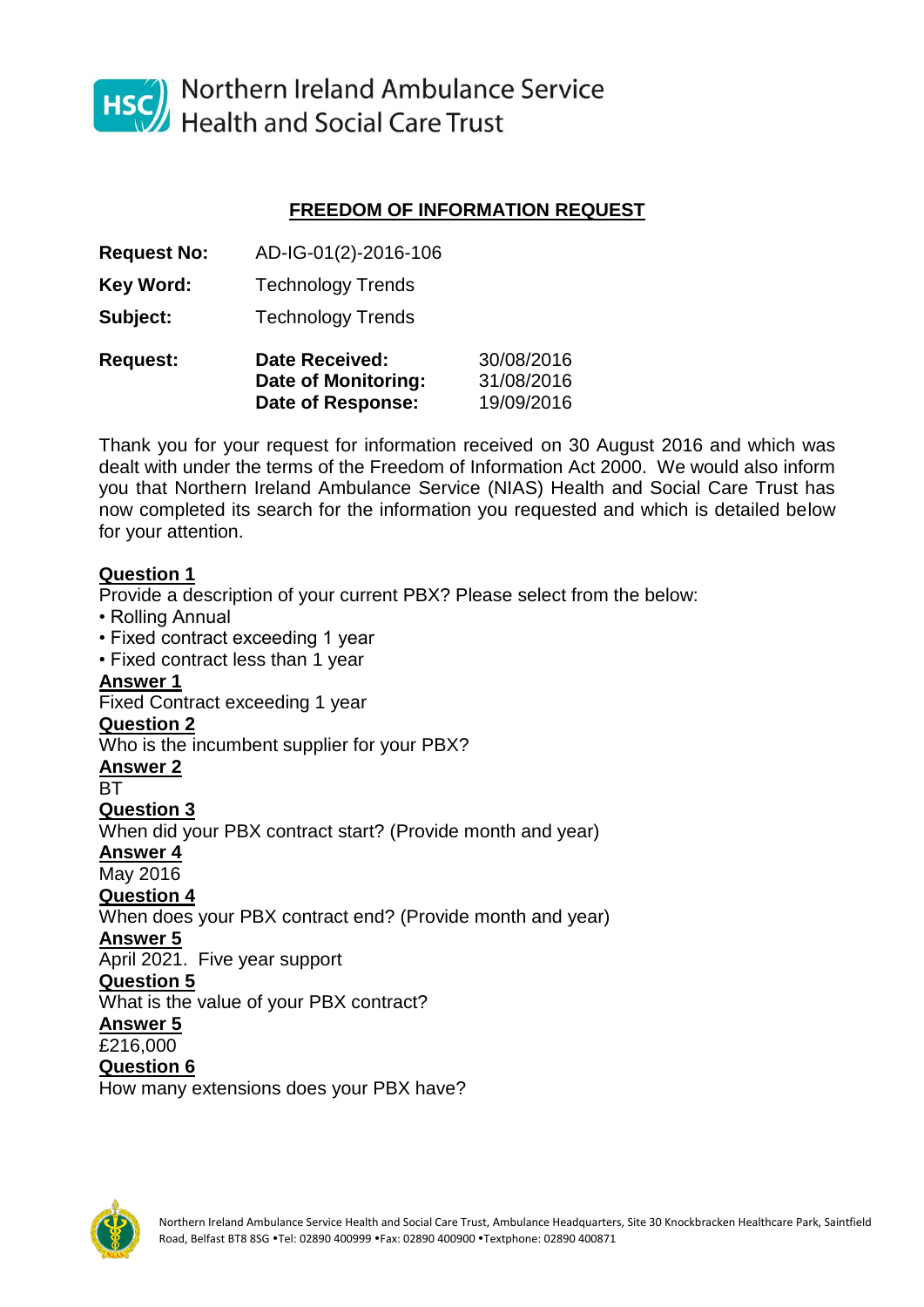# **Answer 7**

Ongoing and reviewed in line with technical developments

### **Question 7**

Do you have a Siemens ISDX?

- Yes
- No

**Answer 7**

No

### **Question 8**

Do you have NHS Mail?

- Yes
- No

**Answer 8**

No

# **Question 9**

Do you have NHS Mail 2?

• Yes

• No

**Answer 9**

No

# **Question 10**

What kind of Microsoft Licensing Agreement do you have? Please select from the below:

- Enterprise Agreement (EA)
- Enterprise Agreement Subscription (EAS)
- Microsoft Purchasing Agreement (MPSA)
- Select
- Other (provide details)

# **Answer 10**

#### Enterprise Agr

#### **Question 11**

What is your Microsoft Licensing renewal date? (Provide month and year)

I hope the above fully assists you. If you are dissatisfied in any way with the handling of your request, you have the right to request a review. You should do this as soon as possible, or in any case within two months of the date of issue of this letter.

Please note that, under the Re-use of Public Sector Information Regulations, if you wish to publish or otherwise use this information besides for your own means, you will need to seek our permission to do so.

In the event that you require a review to be undertaken, you can do so by writing to the Finance and ICT Director, Northern Ireland Ambulance Service (NIAS) HSC Trust, Site 30, Knockbracken Healthcare Park, Saintfield Road, Belfast, BT8 8SG.

If following an internal review, carried out by an independent decision maker, you remain dissatisfied in any way with the handling of the request, you may make a complaint under Section 50 of the Freedom of Information Act, to the Information Commissioner's Office and ask that they investigate whether the Trust has complied with the terms of the Freedom of Information Act.